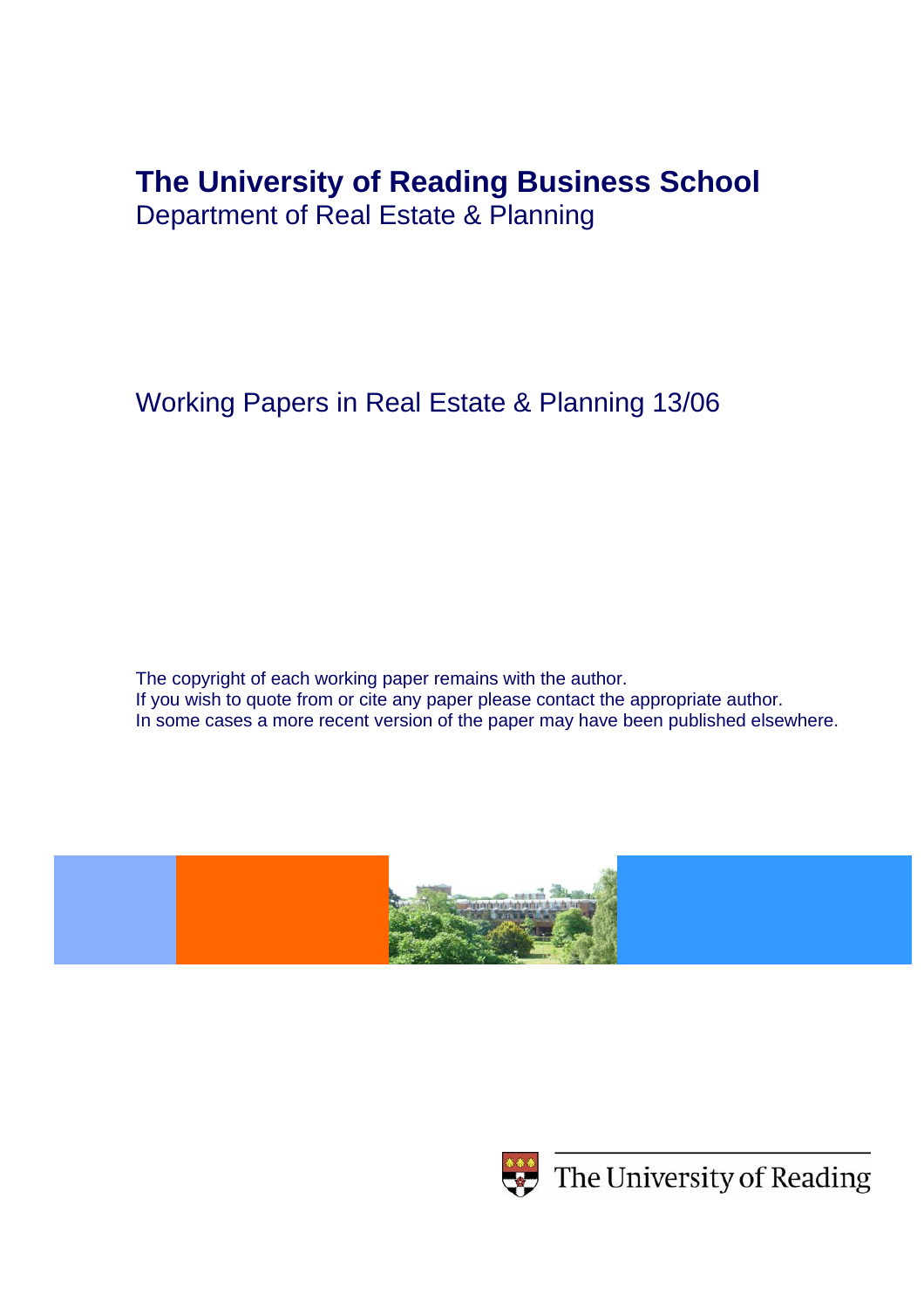# **Systematic property risk: Quantifying UK property betas 1983-2005**

## **Alan Gardner**

Gerald Eve Chartered Surveyors and Property Consultants 7 Vere Street, London, W1G 0JB Tel. +44 (020) 7333 6322, Fax. +44 (0)20 7333 6412 agardner@geraldeve.com

#### **George Matysiak**

Professor of Real Estate Investment Dept of Real Estate & Planning The University of Reading Business School Whiteknights, Reading RG6 6AW, UK Tel. +44 (0)118 378 6588, Fax. +44 (0)118 378 8172 g.a.matysiak@reading.ac.uk

#### **Abstract**

The increased frequency in reporting UK property performance figures, coupled with the acceptance of the IPD database as the market standard, has enabled property to be analysed on a comparable level with other more frequently traded assets. The most widely utilised theory for pricing financial assets, the Capital Asset Pricing Model (CAPM), gives market (systematic) risk, beta, centre stage. This paper seeks to measure the level of systematic risk (beta) across various property types, market conditions and investment holding periods. This paper extends the authors' previous work on investment holding periods and how excess returns (alpha) relate to those holding periods. We draw on the uniquely constructed *IPD/Gerald Eve transactions database*, containing over 20,000 properties over the period 1983-2005.

This research allows us to confirm our initial findings that properties held over longer periods perform in line with overall market performance. One implication of this is that over the long-term performance may be no different from an index tracking approach.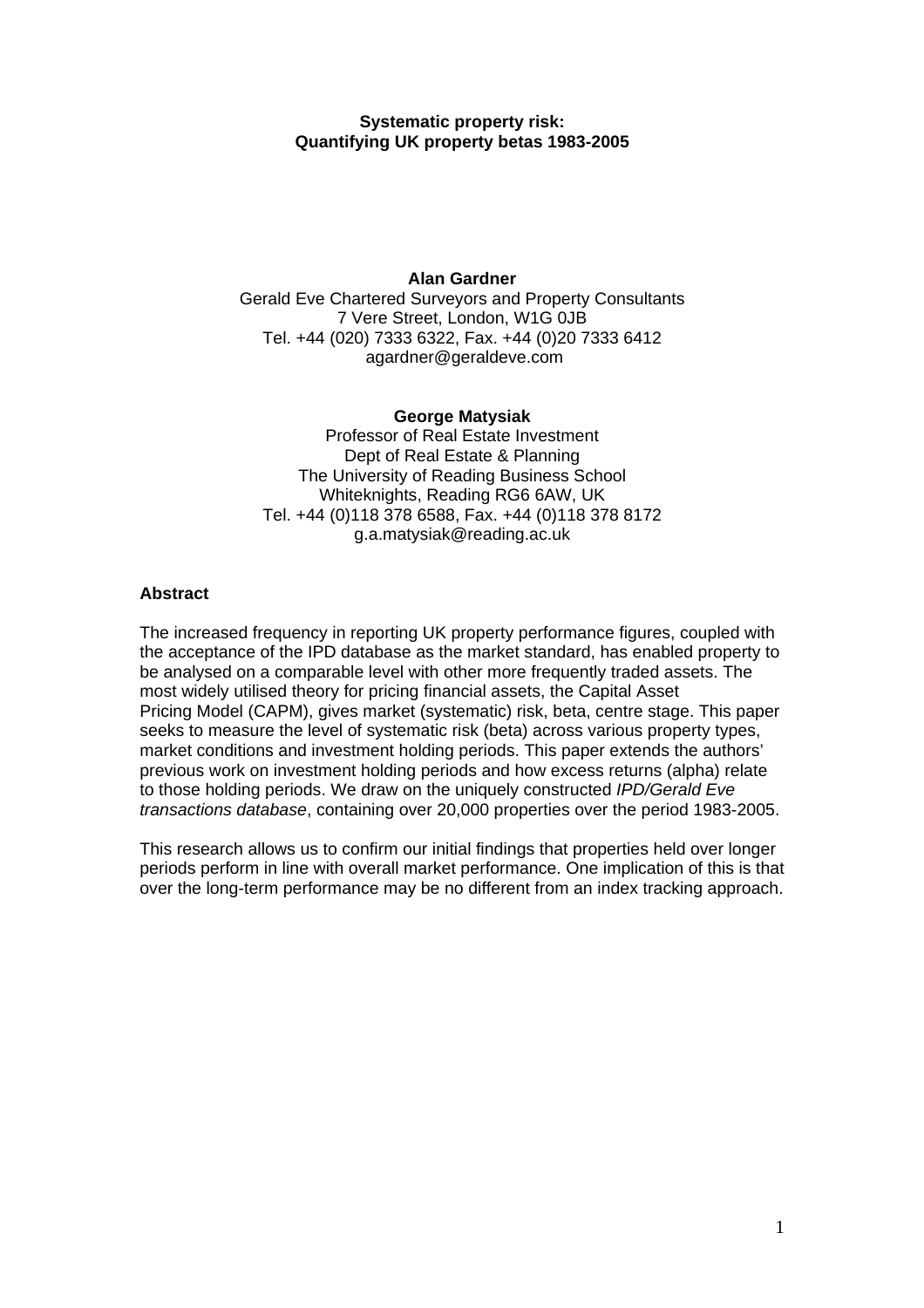# **1**. **Introduction**

The relationship between market performance and holding periods lends itself to strategic and tactical asset allocation decision making. Market returns are a major focus of most forecasting models and so understanding how the market conditions asset performance will assist in improving stock selection and picking winners.

In order to reach robust conclusions about individual property performance over a range of holding periods, the analysis requires a large number of transactions. In the UK this has become less of an issue as the Investment Property Databank (IPD) now have a considerable back history of performance statistics based on the holdings of institutions and an ever increasing number of property companies. With the unique *transactions* database of properties purchased between 1983 and 2005, these performance issues can be addressed in detail. The analysis in this paper is based on actual transactions prices, that is, purchase and sales prices, net of costs.

At last year's ERES conference (12<sup>th</sup> ERES conference in Dublin, June 2005), the authors reported some initial findings on investment holding periods for UK office properties. This was followed by a presentation at the IPF/IPD Conference at Brighton in November 2005, which extended the analysis to cover retail and industrial properties. To summarise some of the findings:

- properties in the sample were held, on average, for around five years
- the range of investment returns was far greater for properties traded in the first few years after purchase
- investment performance was more closely aligned to the market over longer holding periods
- excess holding period returns (alphas) were approximately evenly distributed with an investor having as much chance of selecting a property which underperformed as of picking a winner

Knowledge of holding periods and their related characteristics is important when constructing investment portfolios. How long an investor intends to hold an asset has a direct relationship with an investor's objectives. Different investors will have contrasting investment horizons and this will impact directly on their risk/return objectives. Portfolios based on Markowitz efficient allocations require knowledge of assets' variance and co-variances structures, measures of which should be consistent with investment horizons. An understanding of what constitutes an appropriate holding period will define the length of period over which the variance and co-variances measures are required.

In this paper, these themes are explored further, looking at the range of investment performance of individual assets across the five major property types – shops, shopping centres, retail warehouses, offices and industrial. Performance is scaled to the relevant holding period to ensure all numbers are comparable.

The corresponding (matching holding period) performance of the five property type benchmarks is discussed. The link between asset and benchmark performance and relationship between the two is examined in greater depth. Betas have been calculated for all assets relative to the property type benchmarks over the relevant holding period. This quantifies the level of systematic risk for an individual asset and gives an indication as to whether beta is useful in accounting for property performance. The relationship between holding periods, beta and investment performance is assessed. Some initial results quantifying the relationship between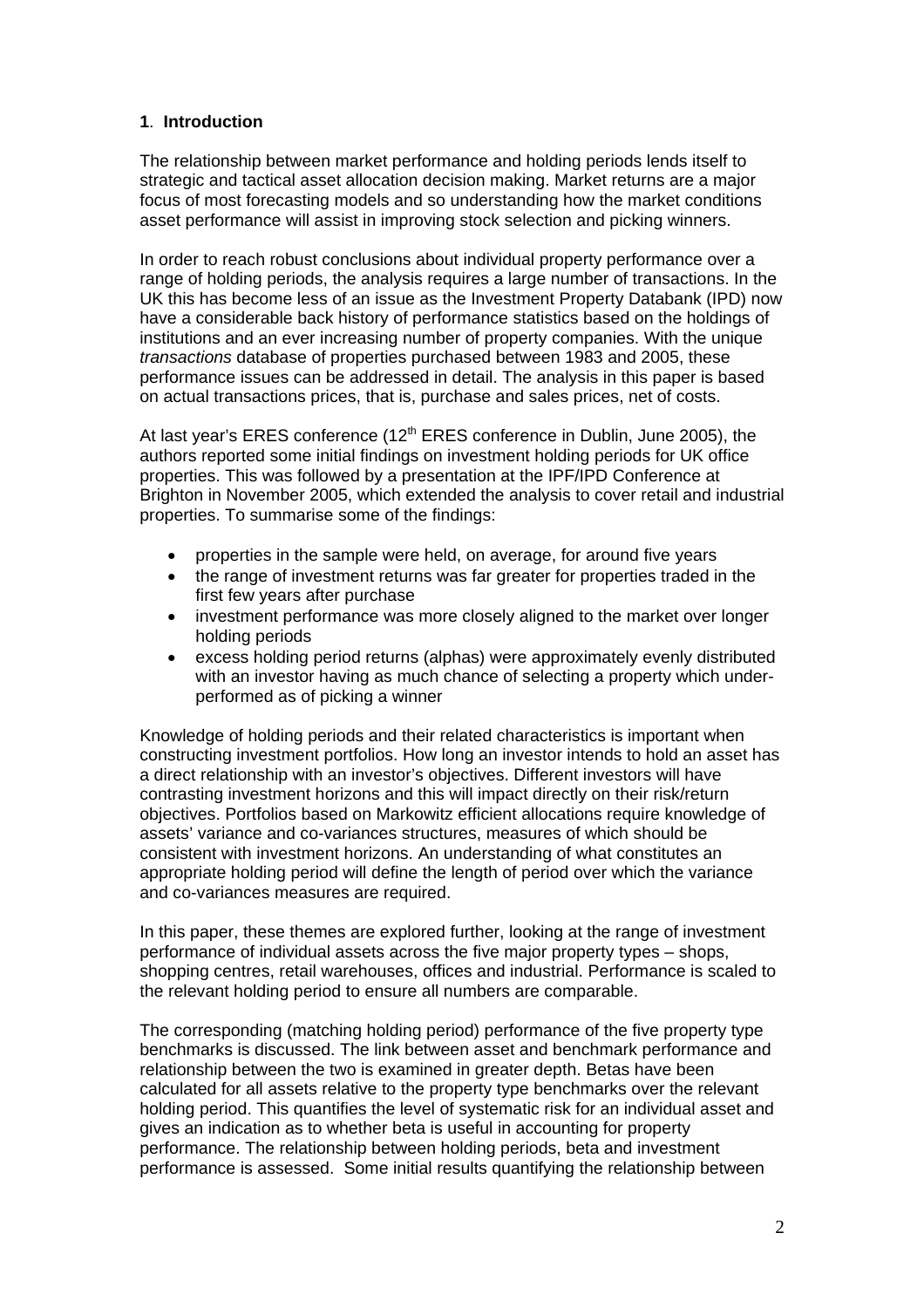holding periods and investment performance are then presented. The paper concludes by outlining the direction of on-going research.

# **2. Literature review**

Previously reported results of property investment performance in the UK, typically in portfolio application studies, work at highly aggregated levels for example, at sector (use-type) or spatially aggregated levels such as region or town/city level. In this study findings are reported at the *individual* property level. Two previous studies of particular note at the individual property level are those undertaken by Collett, Lizieri and Ward (2003) for the UK and by Fisher and Young (2000) for the US.

An analysis of performance based on actual transactions prices is likely to provide a more accurate assessment of property performance, in both absolute and in relative terms against other asset classes. Published property performance figures, which are largely reliant on valuations, will be subject to a so-called 'smoothing bias' that may lead to unreliable estimates of return and volatility. There is an extensive literature looking into the consequences of smoothing, for example, Geltner (1991), Geltner (1993), Brown & Matysiak (1998), Brown & Matysiak (2000), Geltner et al (2003) and Booth & Marcato (2003). It is also well understood that the use of valuation measures understates the volatility of property and can lead to erroneous inferences of riskadjusted performance measures, showing property to have high risk-adjusted returns. Using transactions prices avoids these problems.

The length of an 'appropriate' holding period is an important consideration when evaluating property investment. It may be that the liability profile defines the holding period. Furthermore, the holding period provides a reference point for a suitable benchmark with a given maturity date. For real estate, the holding period is typically believed to be longer than that for other asset categories due to illiquidity, transaction costs and 'the institutional characteristics of real estate as an investment asset' (Collett et al, 2003).

In the literature, there is little in the way of formal evidence regarding holding periods. In a US study, Farragher and Kleiman (1996) analyse survey data and report that investment holding periods vary widely. Nineteen per cent of insurance companies, REIT, and pension fund respondents indicated they use a holding period of five years or less and 8% reported using seven years. As for longer-term holding periods, 70% reported using a 10-year holding period and 3% a 15 year holding period. The average period reported by Collet et al (2003) in the UK was eight years.

Fisher and Young (2000) report results on an analysis of US property data. They employ the National Council of Real Estate Investment Fiduciaries (NCREIF) database over the period 1980-1998, which consisted of some 2,200 sales. Results are reported for absolute return profiles over different holding periods and they find a 'trumpet-shaped' pattern, where the longer the holding period the more similar are individual average returns, being in the range 10%-12%. The convergence in returns is accounted for by the reduction in the impact of unsystematic risk factors over time. In the Fisher and Young study the impact of specific factors is very pronounced over short holding periods where there is considerable skew towards low or negative returns. Fisher and Young are unable to account for 'the impetus for a sale', noting that this is an 'open series of questions worthy of further study'. However, they conjecture that properties that have a poor prospects of achieving anticipated return expectations are likey to be sold and the capital redeployed. As always in investment decisions, opportunity cost becomes the prime consideration.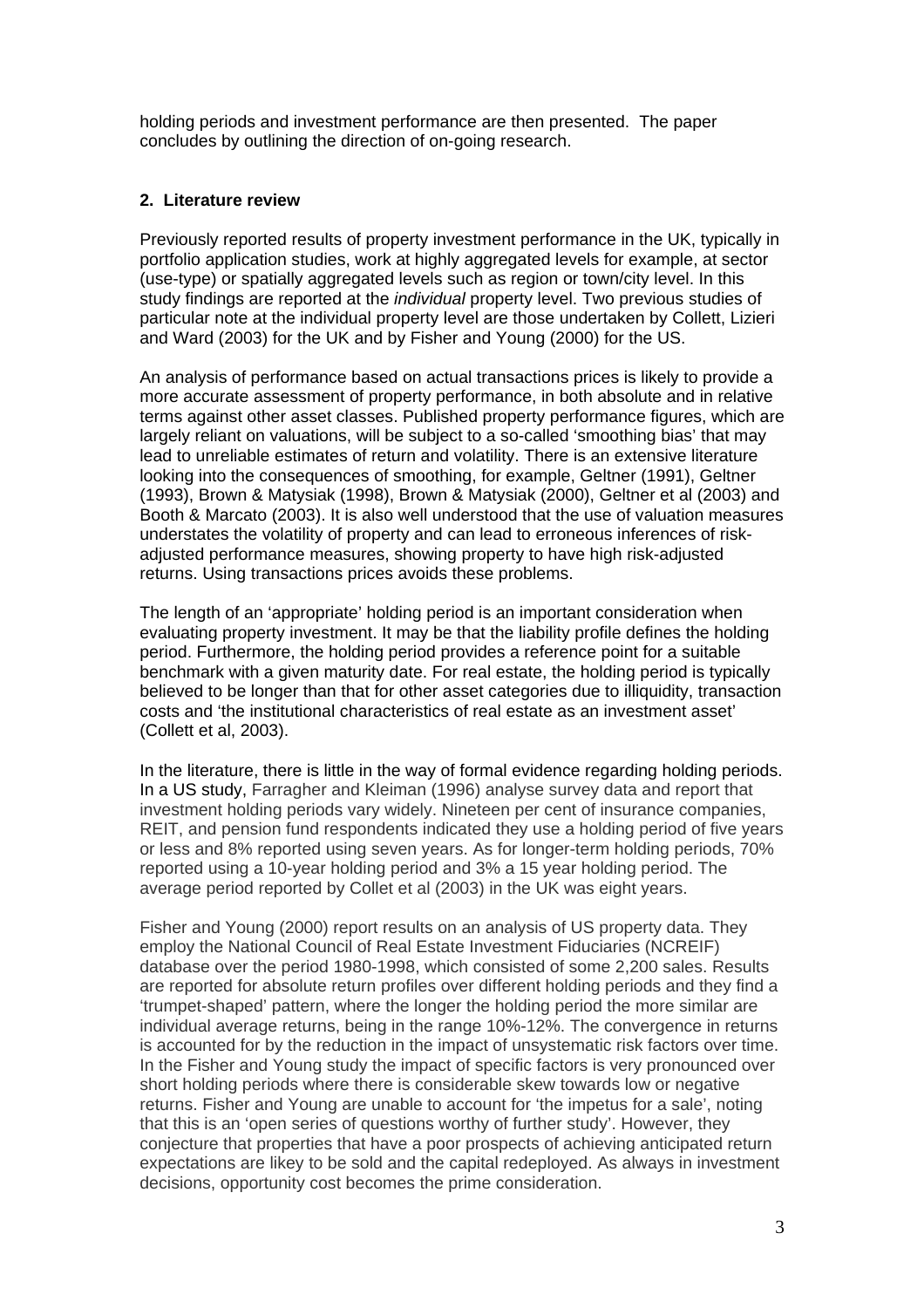Fisher and Young (2000) in profiling earlier research on holding periods note that interest in this question has 'ebbed and flowed…commensurate with the federal income tax environment'. However, as there are no tax implications for depreciation in holding property, the tax factor was unlikely to have been a consideration for holding periods in their data.

Collet et al (2003) employ the Cox proportional hazards regression model, where the probability of a sale after a number of years after the year of purchase is obtained. This framework can incorporate explanatory variables that can lead to an understanding of what factors condition sales. Using data provided by the Investment Property Databank, their analysis covers some 5,700 properties and extends over the period 1981-1998. Collet et al (2003) note that holding periods are typically longer than 'claimed' by investors, exhibiting differences between property types and over time. The median holding period at the end of their analysis period is seven years. Holding periods had fallen from twelve years in the early 1980s to eight years in the late 1990s. They also note that given the high transactions costs involved in property dealings, property is unlikely to be held for short periods as the costs are effectively amortised over a longer period compared with other asset categories.

What has conditioned the various holding periods? The types of factors associated with the length of actual holding periods include property type, market conditions, and transaction costs, according to Collett et all (2003) and Fisher and Young (2000). Collet et al (2003) also suggest that properties are unlikely to be sold when a loss on purchase results.

# **3. Data**

As previously discussed, investors need to be able to analyse the characteristics of individual properties when considering holding periods. In accordance with our detailed specification, IPD has created a database on our behalf, but which still remains within IPD's strict confidentiality rules. This database was first established in 2005 and has been updated to record all performance records of properties purchases from 1983 to December 2005. The database continues to be updated on an annual basis.

The analysis reported in this paper covers in excess of 21,000 properties purchased between 1983 and 2005. The following properties were eliminated from the study:

- properties with an incomplete data series over the holding period
- properties held for six months or less and not representative of 'ordinary' transactions
- 'extreme' properties in the raw sample, which may have been affected by incomplete data or illogical chain-linked measures

The breakdown of properties used in the study is outlined in Table 1. No allowance on the net sale receipts has been made for inflation.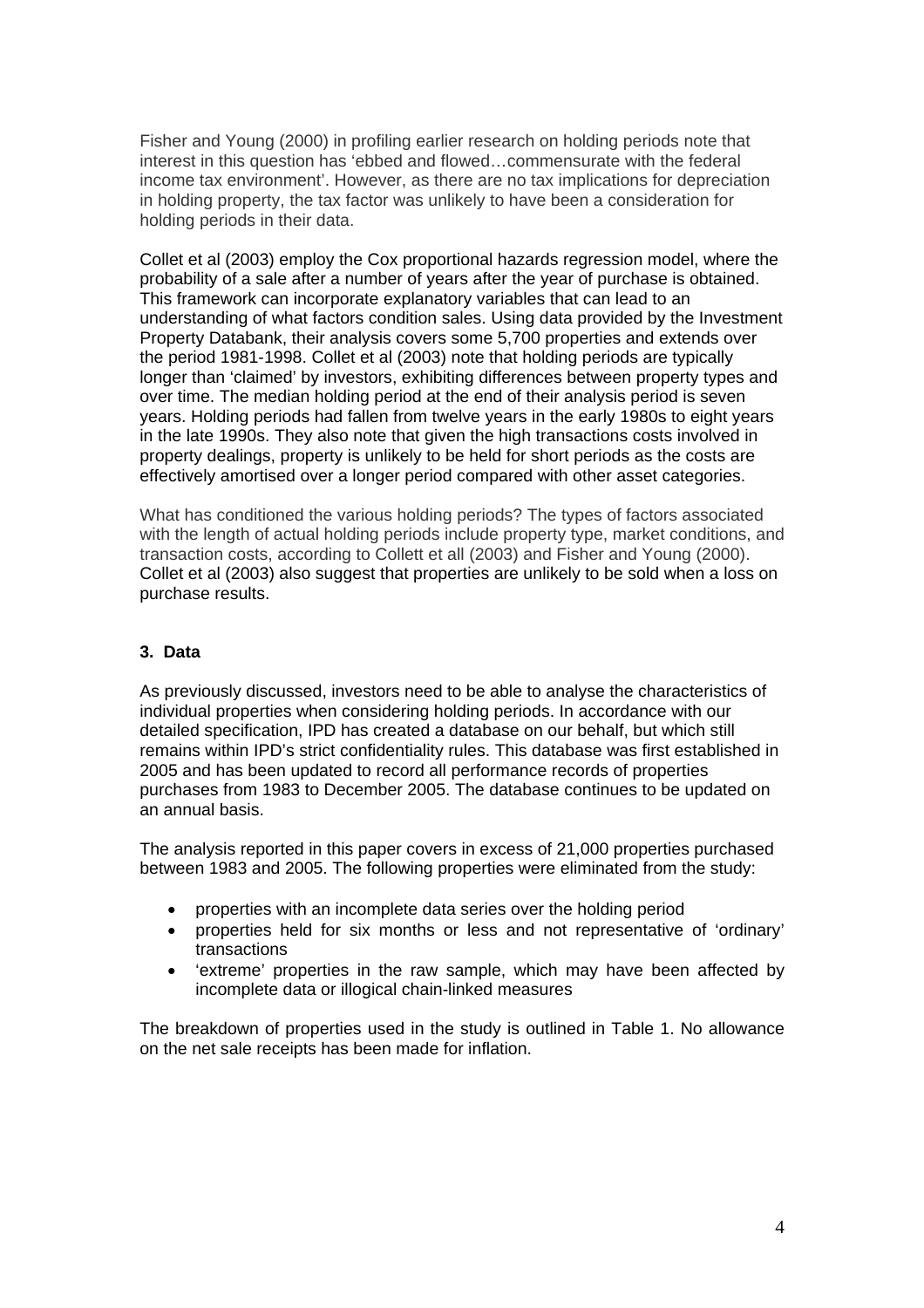Table 1: Number and value of properties by property type

|                       |              | Shopping | Retail     |                |            |         |
|-----------------------|--------------|----------|------------|----------------|------------|---------|
|                       | <b>Shops</b> | centres  | warehouses | <b>Offices</b> | Industrial | Total   |
| Sold properties       | 5349         | 241      | 987        | 3577           | 2313       | 12467   |
| Net sale receipts £bn | £10,718      | £6.911   | £10.241    | £25.147        | £9.312     | £62.329 |

The final number of 'clean' properties in the database was 12,467 sold properties. Property records held in the December and March valued IPD databases were also included, enabling the capture investor types valuing to alternative year-ends.

The Gerald Eve IPD database is separated into descriptive (spot) and performance (chain linked) measures. The former includes capital values, net investment, monthly status (used to define development properties), initial yields and equivalent yields. The latter performance measures include total return, capital growth, income return, rental value growth, yield impact and income growth. The database also contains such identifiers as investor type, lot size, regional markets for each of the sub sectors of offices, retail and industrial, thereby profiling individual properties in some detail. This year saw the addition of standard deviations of monthly returns for each asset and matching benchmark total return and capital growth all property and five sector benchmarks. This has enabled the calculation of the individual correlations between each property and both the all-property benchmark and property type benchmark. Individual betas were also computed, again relative to the all-property and defined sector benchmarks.

## **4. Excess holding period returns**

To calculate investment performance on a comparable basis for each asset, individual total property returns have been calculated for every month the property was held from purchase to sale. An index from these monthly returns was then obtained for each property and the holding period incorporated as shown in Fig 1:

**Fig 1** 

$$
AHPRpi = \left( ITRpi \sqrt{\frac{1}{HP}} \right) - 1 \right) * 100
$$

 *where AHPRpi = annualised holding period total return of property i ITRpi = index of total return of property i from purchase to sale HP = holding period in months*

Comparable measures for the IPD All-Fund Universe over each relevant holding period were then obtained. Also calculated were comparable figures for the five major property types of shops, shopping centres, retail warehouses, offices and industrial property, allowing the benchmarking of each asset against its relevant property type. Taking the market return from the holding period leaves the excess holding period return, shown in Fig 2: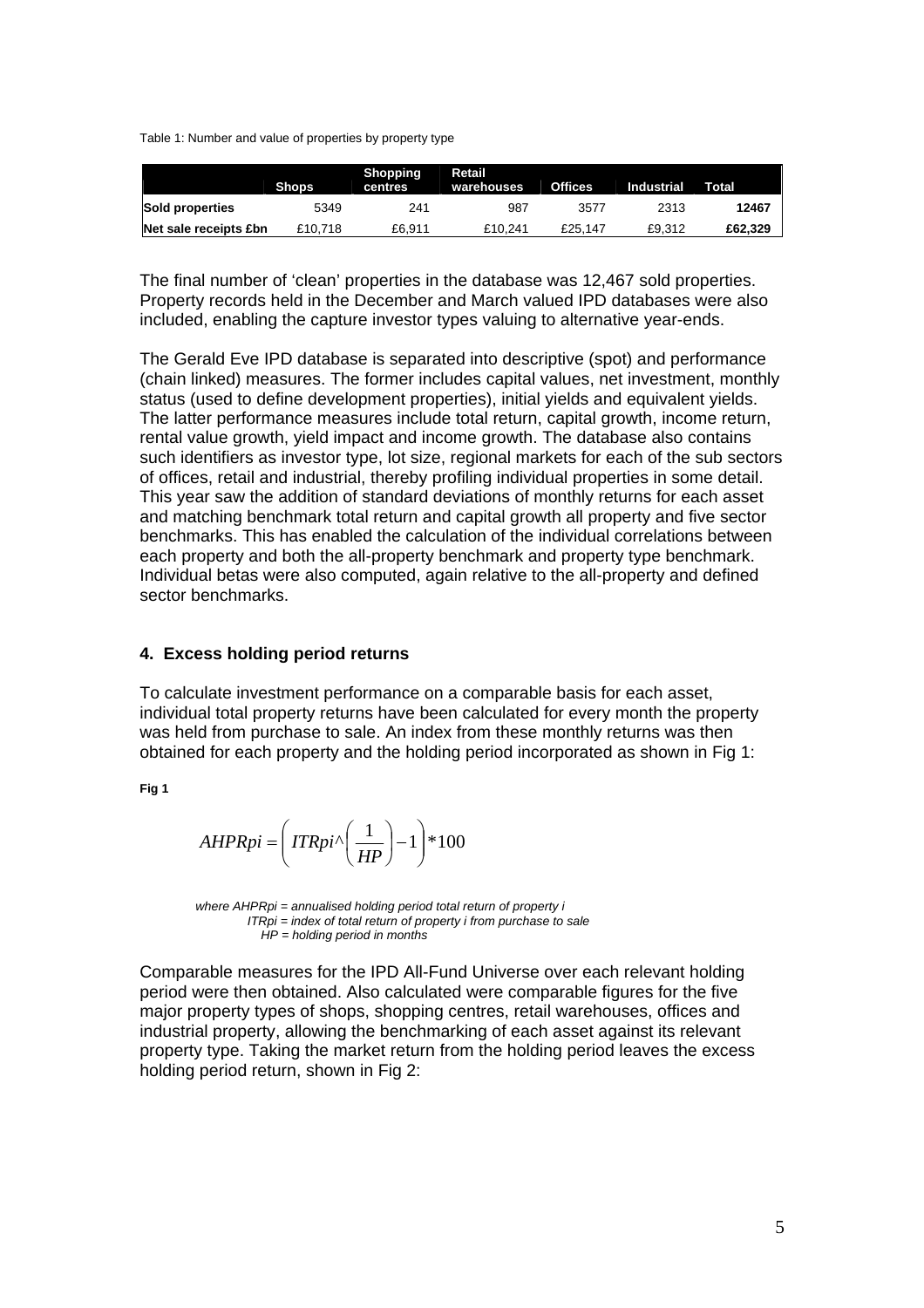$\sqrt{\left(\frac{1}{HP}\right)}-1$   $\left(\frac{ITRbm}{\sqrt{\frac{1}{HP}}}\right) - 1$   $*100$  $-1$  \*100 ⎠ ⎝  $\left(1-\frac{1}{\mu}\right)$  – ⎠  $\Bigg) - \Big( ITRbm^{\wedge} \Big($  $\left( ITRpi^{\wedge}\left( \frac{1}{HP}\right) -1 \right)$  $\mathsf I$ ⎝  $\left( ITRpi^{\wedge} \left( \frac{1}{\Delta E} \right) \right)$  $AEHPRpi = \left( ITRpi \sqrt{\frac{1}{HP}} \right) - 1 \right) - \left( ITRbm \sqrt{\frac{1}{HP}} \right) - 1 \right) * 100$ ⎝

*where AEHPRpi = annualised excess holding period total return of property i ITRpi = index of total return of property i from purchase to sale ITRbm = index of total return of benchmark from purchase to sale of property i HP = holding period in months*

A positive number indicates out-performance (or 'winners') and negative returns under-performance (or 'losers'). This is described as 'excess performance' or alpha.

The shape of excess returns by holding period is illustrated for individual assets in Fig.3. The five property types were all benchmarked against their equivalents. The familiar 'trumpet' pattern was observed for every property type analysed, with a higher range of performance, both positive and negative, observed for properties with shorter holding periods. (These results were presented to the IPD/IPF conference in November and whilst they have been updated to incorporate more recent transactions, they will not be commented upon further here.)





#### **5. Looking behind the benchmark returns**

The market, or benchmark return over the relevant holding period is now examined in greater detail. This should enable a greater understanding of the composition of the aggregated benchmark returns, against which investment performance is measured.

Fig.4 contains a further four scatter diagrams that vividly describe the range of benchmark returns by holding period (the shopping centre graph was excluded as, although the results in terms of the shape of performance relative to holding period were similar, the small number of properties do not provide an interesting profile). Summary statistics illustrating the range of benchmark investment performance in relation to the holding period are presented in Table.2 for all five sectors

**Fig 2**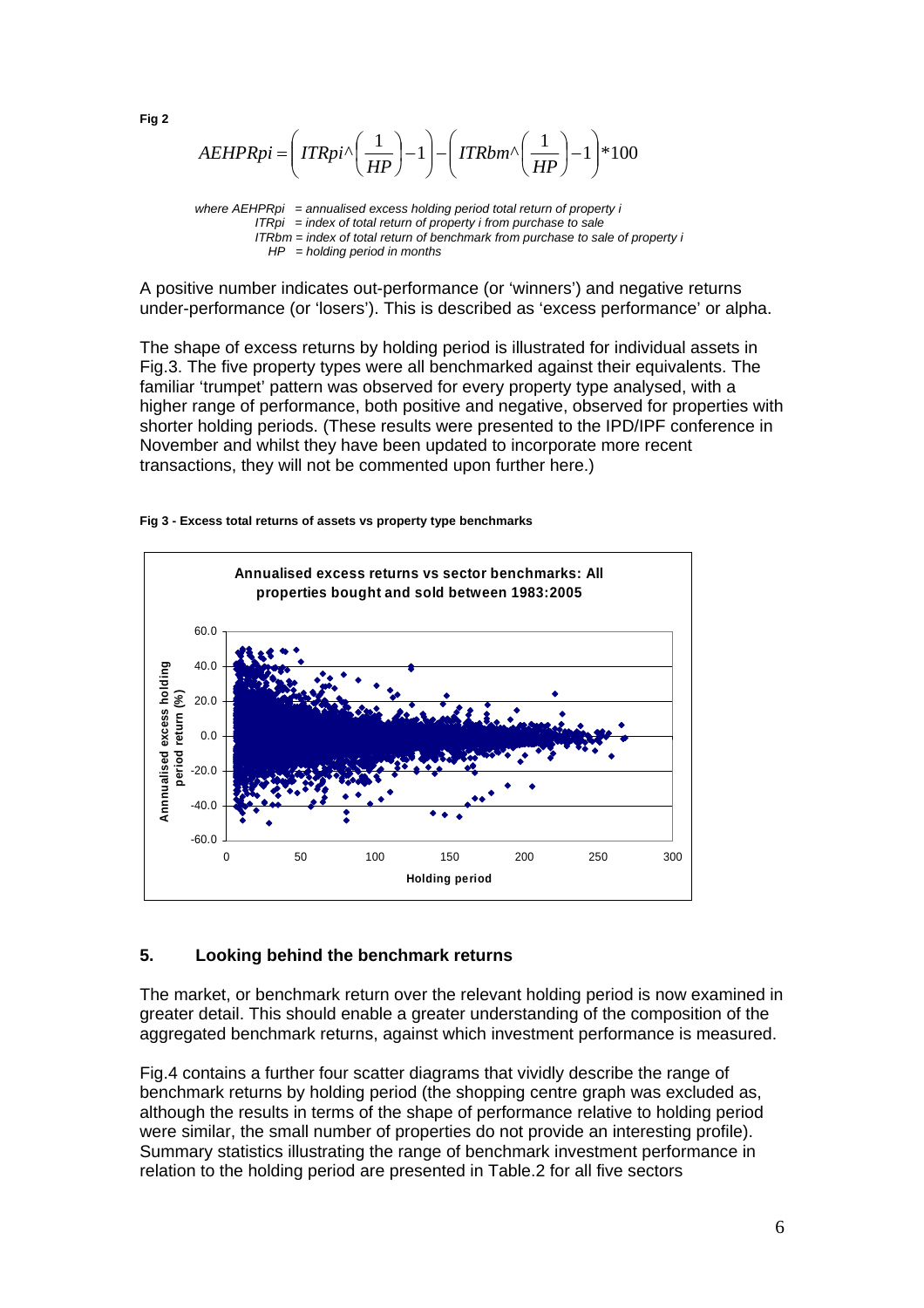**Fig 4 - Benchmark holding period total returns** 



**Table 2 - Annualised holding period returns for sector benchmarks** 

|                           | Less than 1 year |           |           |         |           |           |           |           |           |            |             |             |           |                          |             |           |
|---------------------------|------------------|-----------|-----------|---------|-----------|-----------|-----------|-----------|-----------|------------|-------------|-------------|-----------|--------------------------|-------------|-----------|
|                           |                  |           |           |         |           |           |           |           |           |            |             |             |           |                          |             |           |
|                           |                  |           |           |         |           | 5-6 years |           |           |           | 9-10 years | 10-11 years | 11-12 years | years     | 13-14 years              | 14-15 years | >15 years |
|                           |                  | 1-2 years | 2-3 years | years   | 4-5 years |           | 6-7 years | 7-8 years | 8-9 years |            |             |             |           |                          |             |           |
|                           |                  |           |           | $3 - 4$ |           |           |           |           |           |            |             |             | $12 - 13$ |                          |             |           |
| <b>Holding period</b>     |                  |           |           |         |           |           |           |           |           |            |             |             |           |                          |             |           |
| <b>Shops</b>              |                  |           |           |         |           |           |           |           |           |            |             |             |           |                          |             |           |
| <b>Upper Quartile</b>     | 15.0             | 15.9      | 13.6      | 11.9    | 11.5      | 10.9      | 10.6      | 10.3      | 10.1      | 10.1       | 10.3        | 9.9         | 10.0      | 10.2                     | 10.3        | 10.4      |
| <b>Median</b>             | 12.3             | 12.6      | 11.5      | 9.7     | 9.6       | 9.7       | 9.4       | 9.4       | 9.4       | 9.4        | 9.4         | 9.6         | 9.9       | 10.1                     | 9.9         | 10.0      |
| <b>Lower Quartile</b>     | 8.9              | 5.6       | 6.8       | 8.0     | 9.0       | 9.1       | 8.6       | 8.4       | 8.5       | 8.5        | 8.7         | 8.8         | 8.8       | 9.1                      | 8.8         | 9.6       |
| <b>Standard Deviation</b> | 6.5              | 6.3       | 5.3       | 3.7     | 3.4       | 2.7       | 2.1       | 1.7       | 1.5       | 1.2        | 1.1         | 1.1         | 1.3       | 1.0                      | 0.9         | 0.5       |
| <b>Shopping Centres</b>   |                  |           |           |         |           |           |           |           |           |            |             |             |           |                          |             |           |
| <b>Upper Quartile</b>     | 15.3             | 16.5      | 12.6      | 14.6    | 12.6      | 13.2      | 12.2      | 12.6      | 11.3      | 11.5       | 10.7        | 8.9         | 9.4       |                          | 9.8         | 9.9       |
| <b>Median</b>             | 12.9             | 14.0      | 7.7       | 11.0    | 9.9       | 11.7      | 11.8      | 11.3      | 8.1       | 7.8        | 8.2         | 8.7         | 9.2       |                          | 9.6         | 9.5       |
| <b>Lower Quartile</b>     | 12.9             | 10.2      | 7.0       | 9.0     | 9.5       | 11.0      | 6.9       | 9.0       | 7.7       | 7.3        | 7.8         | 8.3         | 8.6       |                          | 9.6         | 9.4       |
| <b>Standard Deviation</b> | 2.4              | 4.4       | 3.9       | 2.9     | 4.6       | 3.2       | 3.1       | 1.9       | 2.1       | 2.2        | 1.6         | 0.5         | 0.7       | $\overline{\phantom{a}}$ | 0.1         | 0.4       |
| <b>Retail Warehouses</b>  |                  |           |           |         |           |           |           |           |           |            |             |             |           |                          |             |           |
| <b>Upper Quartile</b>     | 18.9             | 20.3      | 18.9      | 17.9    | 16.0      | 15.2      | 15.6      | 14.8      | 14.7      | 15.2       | 14.8        | 15.4        | 16.2      | 14.4                     | 13.6        | 14.1      |
| <b>Median</b>             | 16.4             | 16.2      | 15.8      | 15.5    | 14.1      | 14.7      | 14.2      | 13.8      | 14.1      | 14.2       | 14.1        | 14.6        | 14.1      | 14.0                     | 13.5        | 13.9      |
| <b>Lower Quartile</b>     | 11.1             | 13.0      | 12.0      | 12.3    | 12.3      | 12.5      | 12.0      | 12.8      | 13.5      | 13.6       | 13.8        | 14.0        | 13.7      | 13.2                     | 13.1        | 13.7      |
| <b>Standard Deviation</b> | 8.8              | 5.1       | 4.3       | 3.6     | 3.3       | 2.6       | 2.5       | 1.7       | 1.5       | 1.0        | 0.8         | 0.9         | 1.4       | 0.7                      | 0.4         | 0.2       |
| <b>Offices</b>            |                  |           |           |         |           |           |           |           |           |            |             |             |           |                          |             |           |
| <b>Upper Quartile</b>     | 17.0             | 15.9      | 14.2      | 12.8    | 12.3      | 11.5      | 11.4      | 10.9      | 10.4      | 9.4        | 9.0         | 8.6         | 8.7       | 9.1                      | 9.3         | 9.5       |
| <b>Median</b>             | 14.8             | 12.8      | 11.4      | 9.3     | 9.5       | 10.0      | 10.5      | 9.6       | 7.8       | 7.8        | 8.0         | 8.2         | 8.2       | 8.5                      | 9.0         | 9.1       |
| <b>Lower Quartile</b>     | 6.8              | 6.9       | 6.4       | 7.2     | 8.2       | 9.1       | 6.2       | 4.1       | 4.5       | 5.5        | 5.6         | 6.6         | 7.7       | 6.9                      | 7.3         | 8.6       |
| <b>Standard Deviation</b> | 9.6              | 8.7       | 7.5       | 6.2     | 5.6       | 4.4       | 4.0       | 3.9       | 3.1       | 2.4        | 2.0         | 1.3         | 1.1       | 1.2                      | 1.3         | 1.0       |
| Industrial                |                  |           |           |         |           |           |           |           |           |            |             |             |           |                          |             |           |
| <b>Upper Quartile</b>     | 16.1             | 15.7      | 15.0      | 13.5    | 13.0      | 12.8      | 13.2      | 12.8      | 13.3      | 12.3       | 12.9        | 12.7        | 13.3      | 12.5                     | 12.0        | 12.4      |
| <b>Median</b>             | 12.6             | 13.7      | 12.5      | 11.2    | 11.7      | 12.3      | 12.6      | 11.7      | 12.6      | 11.3       | 11.9        | 12.1        | 12.4      | 12.2                     | 11.4        | 11.8      |
| <b>Lower Quartile</b>     | 10.5             | 10.4      | 10.0      | 9.7     | 10.7      | 11.2      | 11.2      | 10.8      | 11.2      | 10.2       | 11.3        | 11.4        | 11.6      | 11.2                     | 10.7        | 11.1      |
| <b>Standard Deviation</b> | 6.5              | 6.8       | 4.5       | 4.1     | 2.5       | 1.8       | 1.9       | 1.8       | 1.9       | 1.4        | 1.2         | 0.9         | 1.1       | 1.1                      | 1.0         | 0.8       |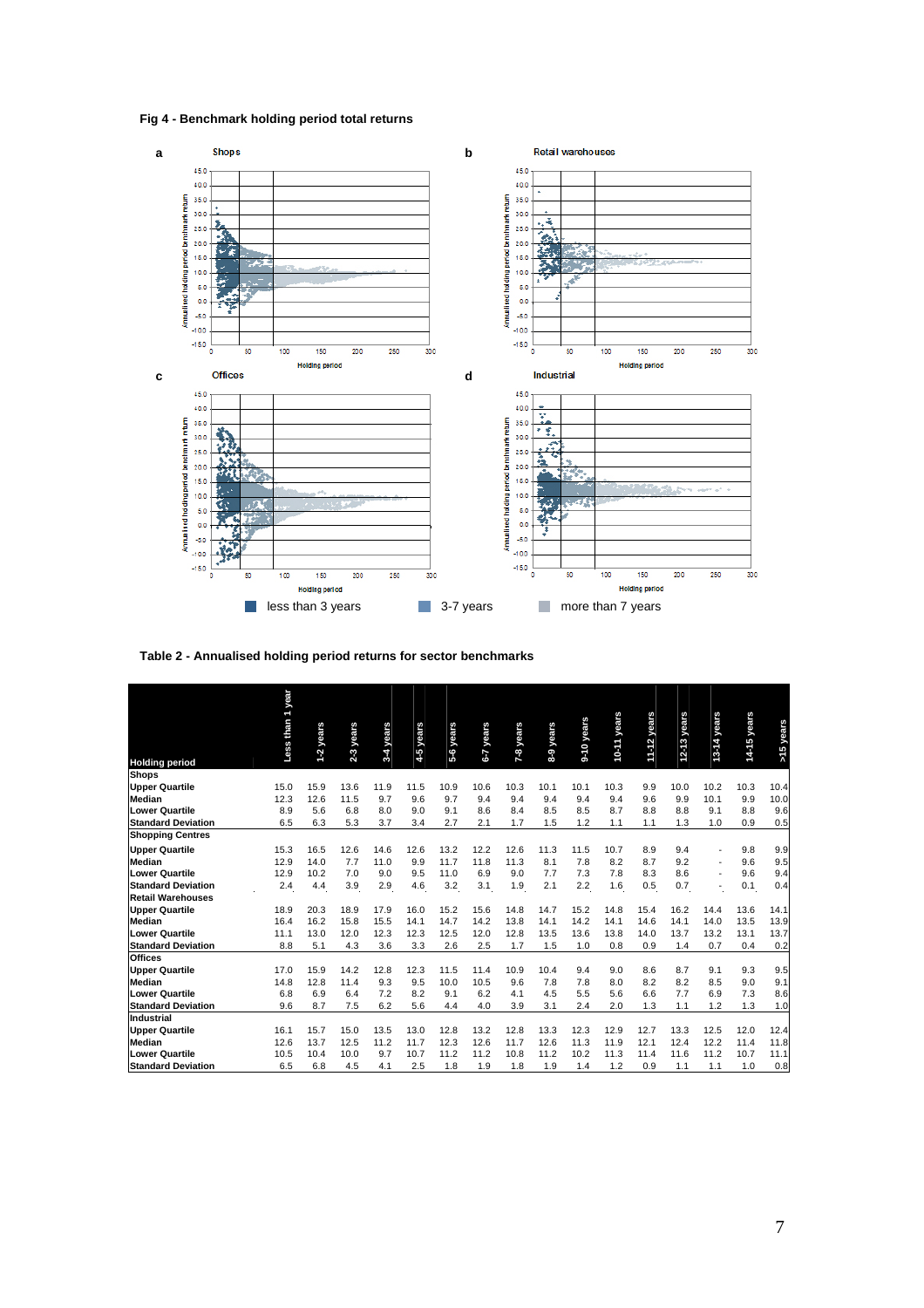Major features arising from this analysis include:

- benchmark returns mimic the patterns recorded by individual assets in recording a far greater range of investment performance for properties traded within a few years after purchase. Investors have to be aware of short-term market volatility when they make tactical adjustments
- the scale of return volatility is much smaller than with individual assets as the impact of weighted aggregation removes the extremes of individual asset performance
- over lengthy holding periods the range of investment returns narrows significantly with standard deviations dropping to practically zero in most instances
- the long term median returns, therefore, represent 'the market return' over the longer term taking account of market swings and cycles which have a far greater impact in the shorter term – investors should bear this in mind when setting asset allocation strategies
- the well-known hierarchy of investment performance is in evidence as retail warehouses delivered the strongest median returns, averaging around 14% over longer holding periods – a high level of sustained performance
- offices are the poorest performing assets over the longer term this should be noted as that market is currently attracting substantial amounts of money and perceived as the top-performing sector in the short to medium term.

It should also be noted that the range and variability of short-term performance should encourage the fledgling derivatives markets across the sectors, as volatility is clearly greater in the short term.

# **6. Correlation profiles of sold properties**

Benchmark returns, therefore, have a similar holding period profile as individual assets. The next stage is to analyse the strength of the relationship between the two sets of returns. The efficient construction of portfolios (maximising return for a given level of risk) requires taking into account of correlations between assets or the relationship between assets and the market, if a single factor framework is used.

Correlations were calculated by comparing the movement of individual asset monthly returns with the corresponding benchmark returns. This enables analysis of the range of correlations to determine whether market performance is indeed a driver of individual asset returns. Fig 5 illustrates the range of correlations between individual assets and the five property segment benchmarks. The results are displayed as a proportion of the total number of properties in each category.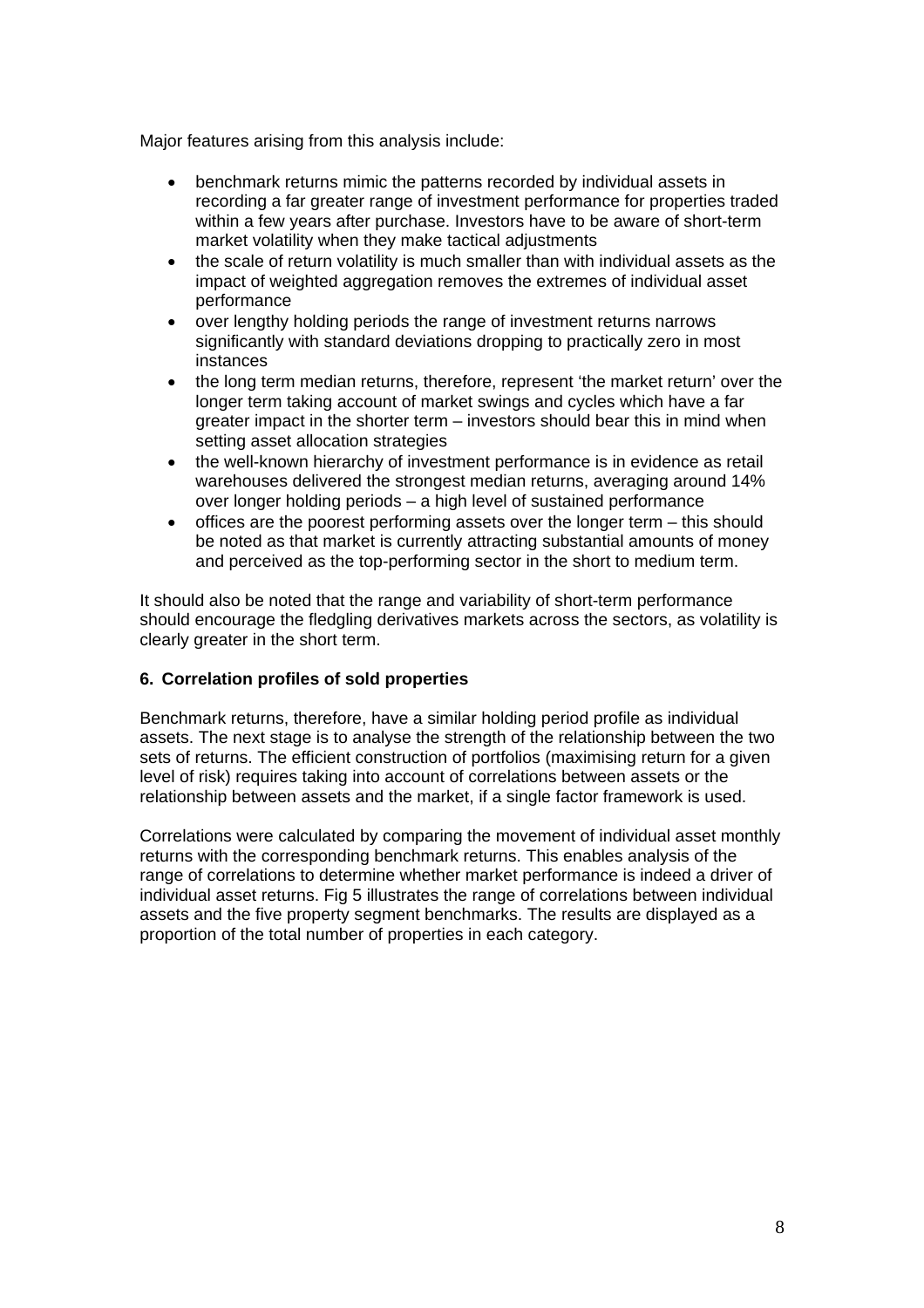#### **Fig 5 - Distribution of correlations**



| Correlation  | Description     |
|--------------|-----------------|
| $1.0 - 0.7$  | Strong          |
| $0.7 - 0.3$  | Positive        |
| $0.3 - 0.3$  | Weak            |
| $-0.3 - 0.7$ | Negative        |
| $-0.7 - 1.0$ | Strong negative |

The major points to note are that around 15%-20% of properties for every sector have a strong relationship with the benchmark and move very strongly in line with the market. Over 40% of assets have significant positive correlation with the benchmark (between 0.7 and 0.3). However, a large proportion of assets, almost 50% in the case of industrial properties, have a weak relationship with the performance of the benchmark. As managers measure their performance against the market, they must bear this in mind as they construct portfolios.

Is this a feature of the whole market or is there a common theme behind the 'noise' within individual asset performance? The correlations are next broken down into three separate lengths of holding period, namely less than three years, three to seven years and over seven years. The results are displayed in Table.3 and summarised graphically for trades within three years and greater than seven years in Fig.6.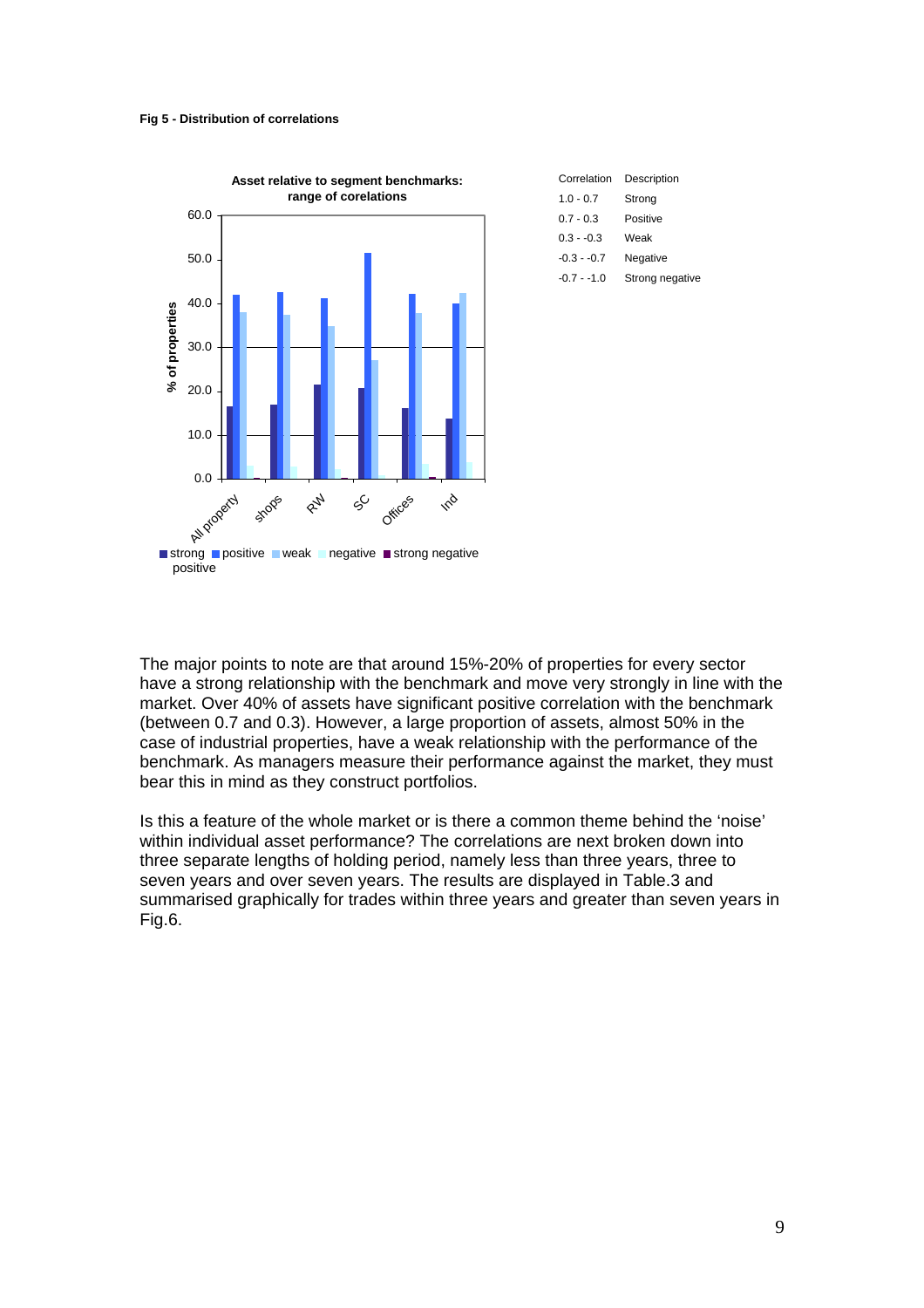| Table 3 - Proportions of correlation by segment and holding period |
|--------------------------------------------------------------------|
|--------------------------------------------------------------------|

|                              | <b>Shops</b> | <b>SC</b> | <b>RW</b> | Off  | Ind  |
|------------------------------|--------------|-----------|-----------|------|------|
| <b>Traded within 3 years</b> |              |           |           |      |      |
| <b>Strong positive</b>       | 10.4         | 7.7       | 15.2      | 9.9  | 5.9  |
| positive                     | 31.4         | 42.3      | 33.0      | 31.2 | 32.1 |
| weak                         | 48.3         | 48.1      | 44.6      | 47.6 | 52.3 |
| negative                     | 9.2          | 1.9       | 6.6       | 9.9  | 9.2  |
| strong negative              | 0.7          | 0.0       | 0.7       | 1.4  | 0.5  |
| Traded between 3 and 7 years |              |           |           |      |      |
| <b>Strong positive</b>       | 13.7         | 14.4      | 19.9      | 14.1 | 14.3 |
| positive                     | 36.4         | 61.5      | 42.6      | 40.4 | 39.6 |
| weak                         | 45.1         | 23.1      | 37.3      | 43.3 | 44.2 |
| negative                     | 4.6          | 1.0       | 0.2       | 2.2  | 1.9  |
| strong negative              | 0.3          | 0.0       | 0.0       | 0.0  | 0.0  |
| Traded after 7 years         |              |           |           |      |      |
| <b>Strong positive</b>       | 17.0         | 36.5      | 31.2      | 23.8 | 11.5 |
| positive                     | 42.5         | 44.7      | 48.2      | 52.7 | 37.2 |
| weak                         | 37.4         | 18.8      | 20.3      | 23.3 | 47.7 |
| negative                     | 2.9          | 0.0       | 0.4       | 0.2  | 3.4  |
| strong negative              | 0.2          | 0.0       | 0.0       | 0.0  | 0.1  |

#### **Fig 6 - Range of correlations – short and long holds**



# **(a) Range of correlations: properties sold within three years**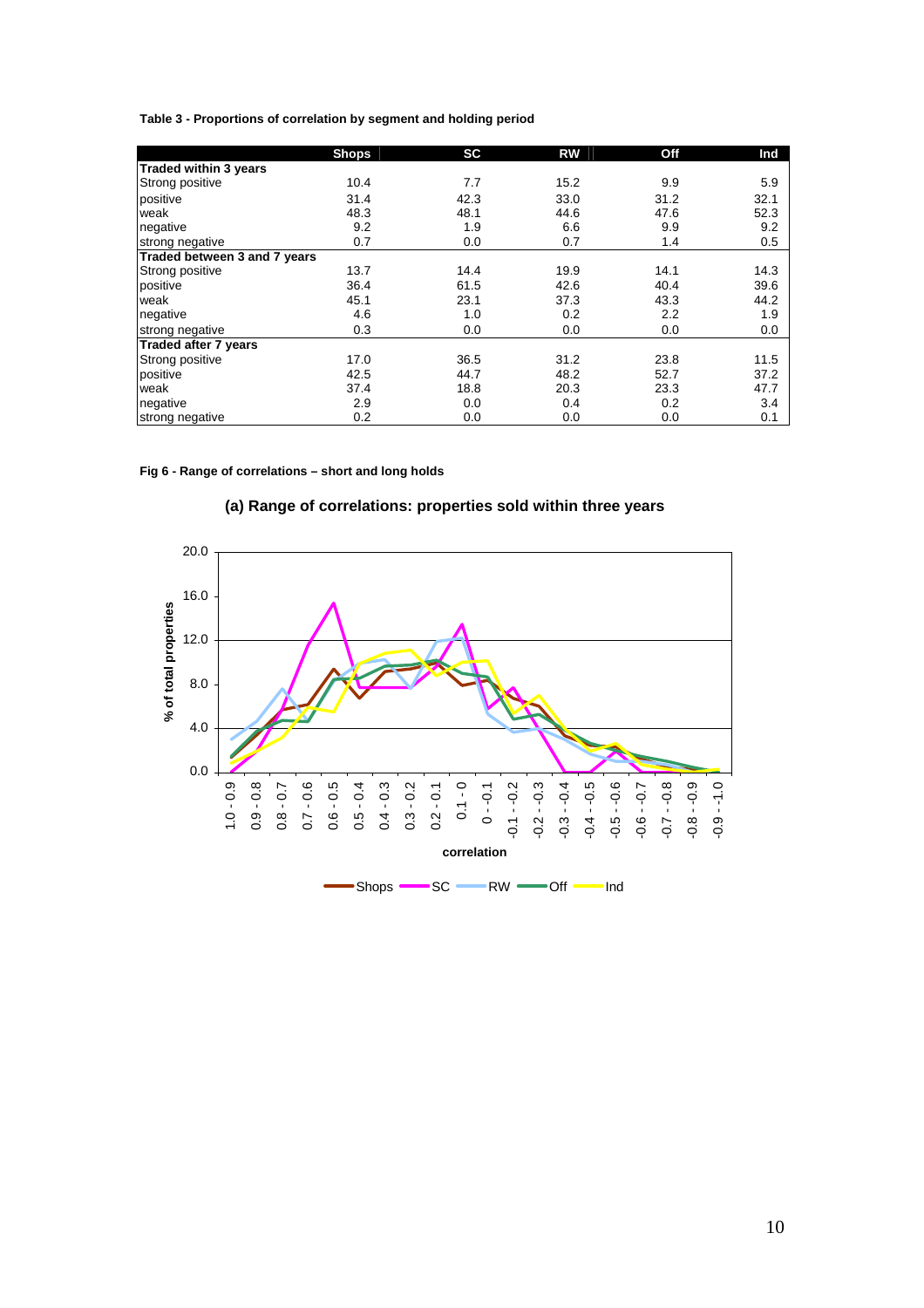#### **(b) Range of correlations: properties sold after seven years**



The preceding analysis shows that:

- for properties traded within three years, almost 50% (and slightly more in the case of industrials) have a weak correlation with the market. This highlights the level of asset specific risk investors take on when buying individual properties for short periods of time.
- the pattern changes for properties held over longer periods of time, in this instance, over seven years. With the curious exception of industrial properties, the other four sectors have a far greater proportion of properties with positive, indeed strongly positive correlations with the market. This is clearly visible in Fig 6(a), which has a far greater proportion of properties to the left hand side of the chart.
- shopping centres and retail warehouses have the greatest proportion of properties with strong positive correlations, reflecting the lower level of volatility across individual asset performance in those two sectors.

#### **6. Beta profiles of sold properties**

As there appears to be a relationship between the market performance, individual asset performance and holding period, we next calculate the Betas for individual assets relative to the market, according to the standard formula:

**Fig 7** 

$$
\beta p i = \frac{\text{cov } p i b m}{\text{var } b m}
$$

*where*  $\beta$   $pi$  = Beta of property *i* 

cov *pibm = covariance of property i total returns with benchmark total returns* 

var*bm = variance of benchmark total returns*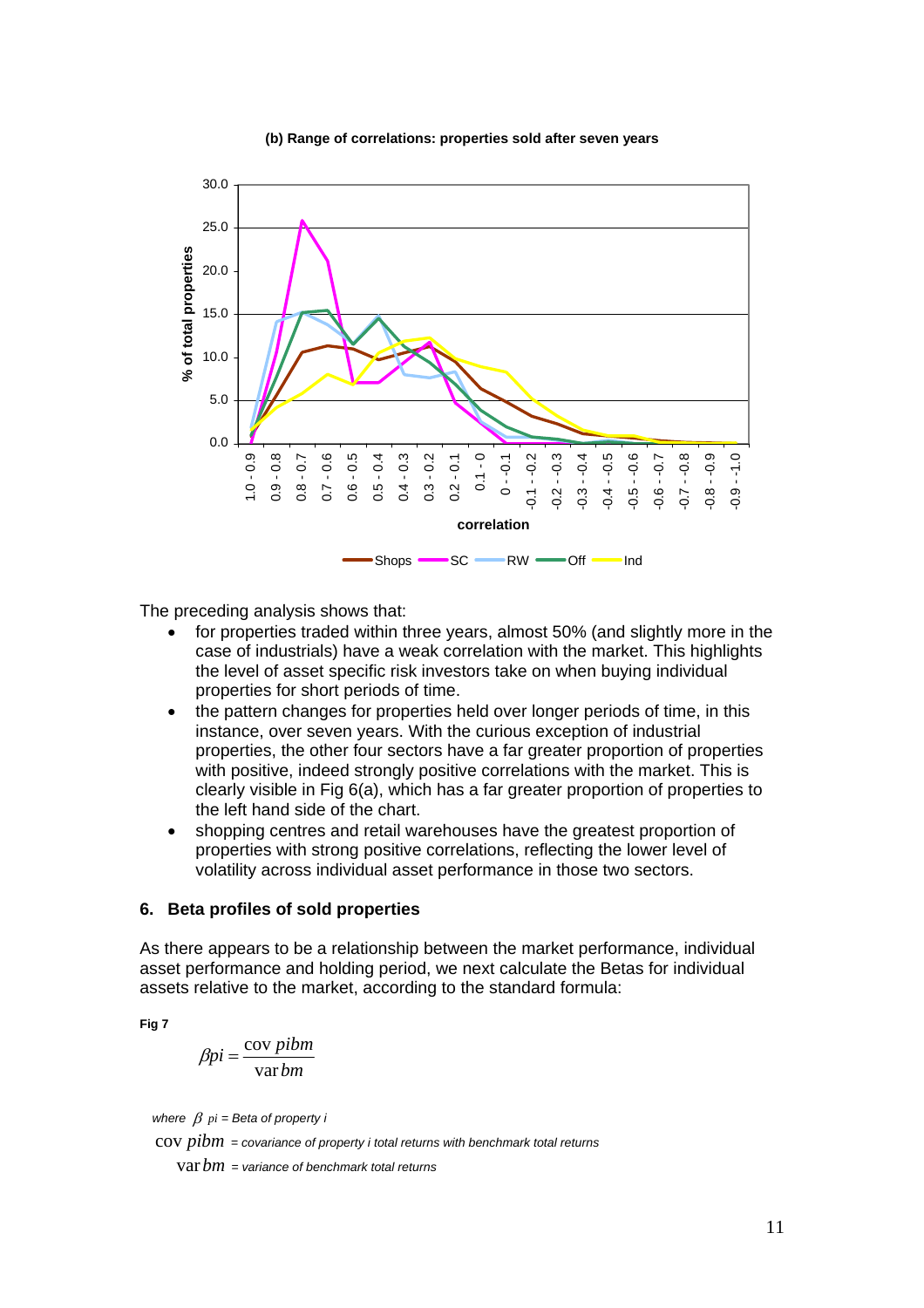This equation lies at the heart of the Capital Asset Pricing Model, which, along with several offshoots and refinements, has driven portfolio analysis over the last forty years or so. The calculated Beta of an individual asset, applied to the forecast market return and added to a defined risk-free rate enables the calculation a hurdle return rate, and be used to identify mis-pricing in property values. Several issues need to be borne in mind however, on top of the well known and often quoted criticisms of CAPM, including:

- the fact that monthly total returns are based on appraisals, therefore there is a valuation smoothing effect which will dampen the statistical volatility of investment returns for both individual assets and, to a lesser extent, the market
- whilst correlations for properties held over the longer term appear significant and relatively stable, the relationship, as we have already outlined for properties traded within the first three years, is often weak with individual returns bearing little or no resemblance to the market

Fig 8 illustrates the distribution of betas split into three separate holding periods and displayed for all assets combined and the five separate property types:

**Fig 8 - Distribution of betas by holding period groupings**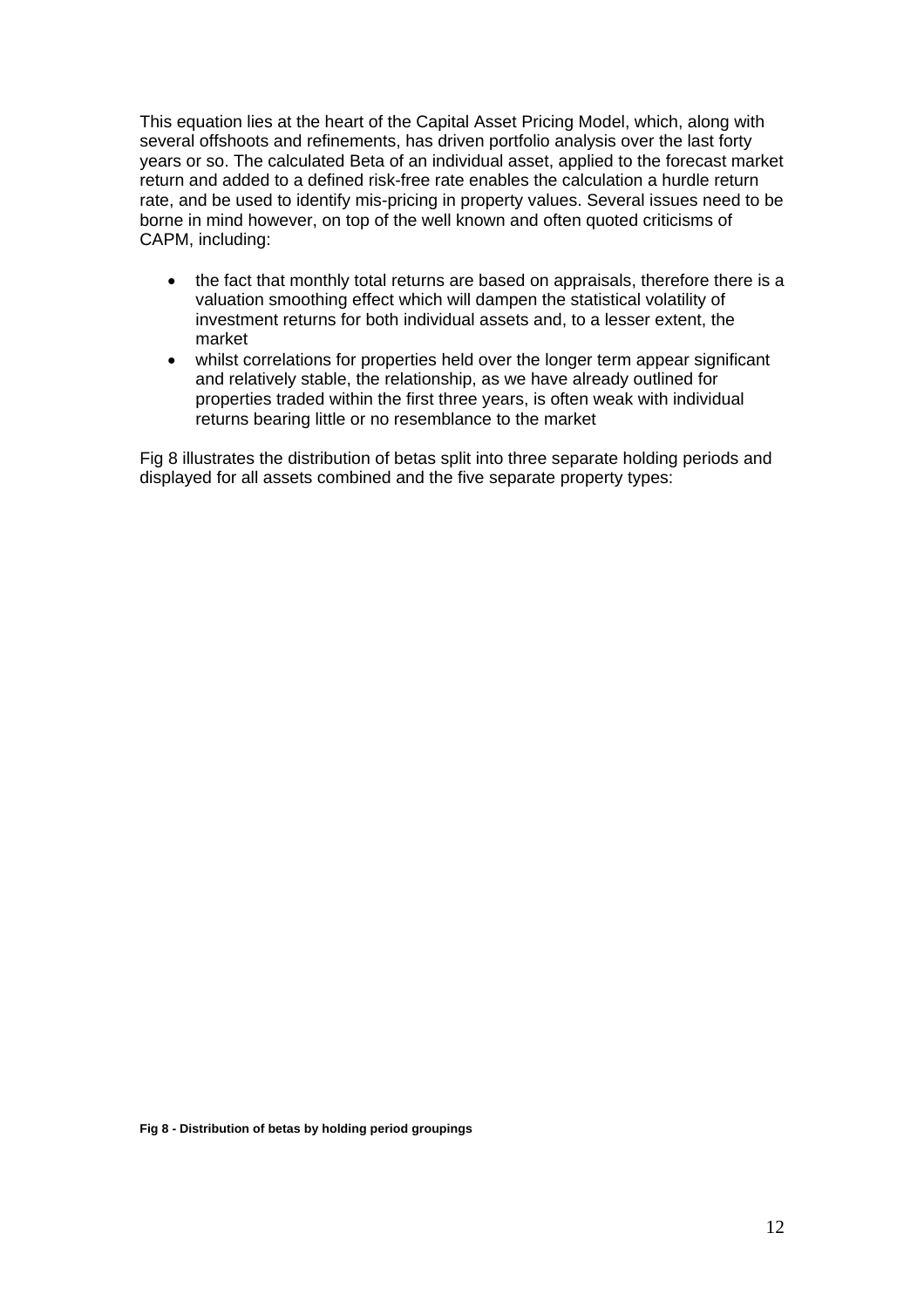

b

**Shop sales: distribution of betas**



The spread of Betas changes markedly when analysed in conjunction with the holding period. There is a far greater concentration of properties around 1.0, more in line with other asset classes, for properties traded over longer holding periods. Retail warehouses and offices, in particular, display this pattern, reflecting, again, the noise inherent in early trading and the movement towards the market average over the longer term.

One point to note is that industrial properties have no real concentration of assets around a Beta of 1.0, even over the longer holding period. This reflects the low correlations described earlier and indicates the high level of asset-specific risk in that sector.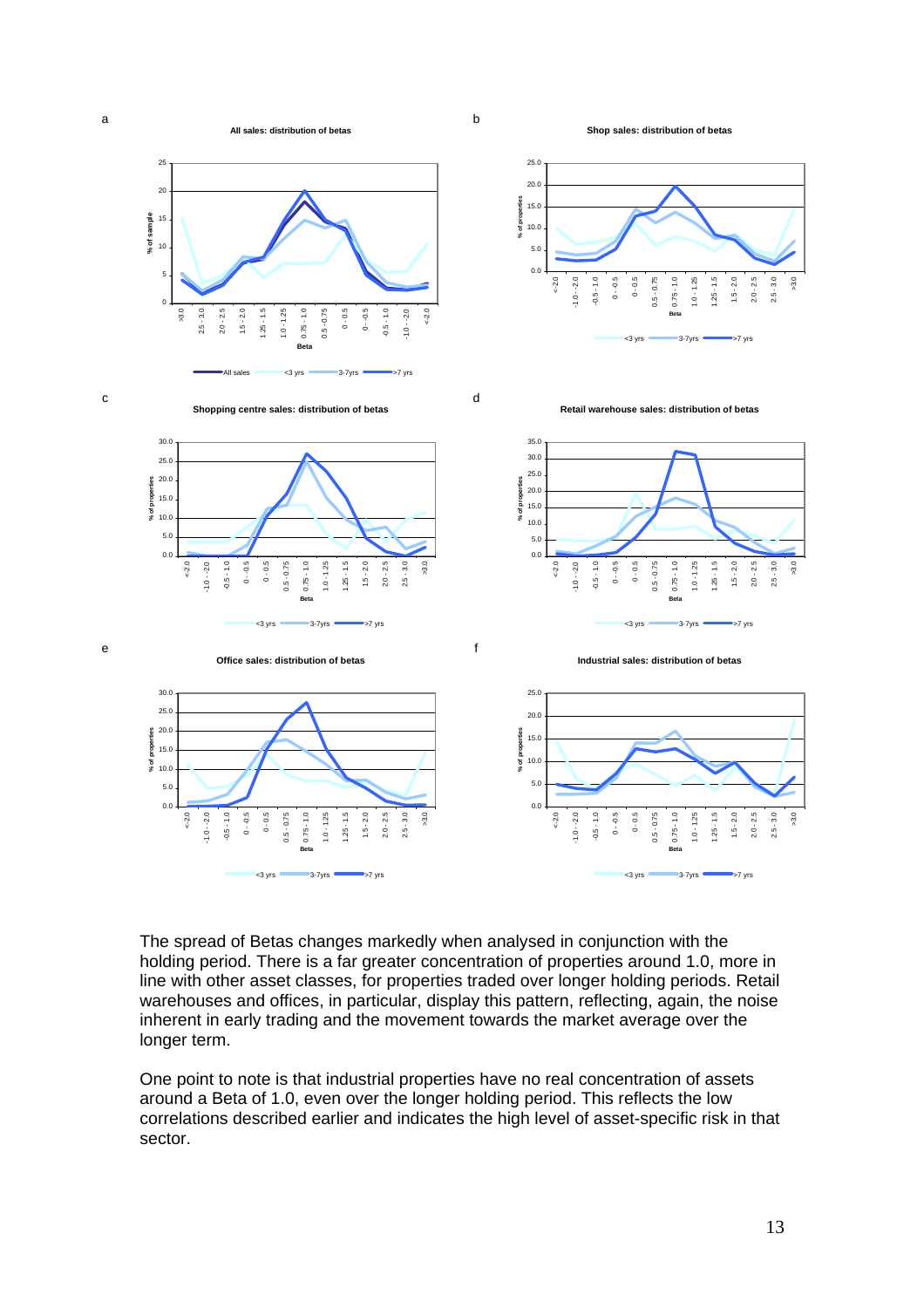# **7. Some initial results**

Our analysis shows that there is likely to be some relationship between an individual asset's performance relative to the market and the investment holding period. The shape of investment returns is consistent across all property types, illustrated in Figure 4. A basic linear relationship between excess return and the log of the holding period is estimated, the results shown in Table 4 and illustrated in Fig 9.

|  |  |  |  | Table 4 - Linear relationship between holding periods (logged) and excess returns |  |
|--|--|--|--|-----------------------------------------------------------------------------------|--|
|  |  |  |  |                                                                                   |  |

|                          | Positive excess total<br>returns (winners) | Negative excess total<br>returns (losers) |
|--------------------------|--------------------------------------------|-------------------------------------------|
| <b>Standard retail</b>   |                                            |                                           |
| Number of observations   | 1929                                       | 3347                                      |
| Constant                 | 28.24668                                   | $-17.13953$                               |
| LN of holding period     | -5.489469                                  | 2.81559                                   |
| Adjusted R-squared       | 0.1592                                     | 0.137                                     |
| <b>Shopping centres</b>  |                                            |                                           |
| Number of observations   | 105                                        | 129                                       |
| Constant                 | 30.3385                                    | $-9.077731$                               |
| LN of holding period     | -5.694767                                  | 0.7868187                                 |
| Adjusted R-squared       | 0.1495                                     | 0.0053                                    |
| <b>Retail Warehouses</b> |                                            |                                           |
| Number of observations   | 406                                        | 547                                       |
| Constant                 | 21.42098                                   | $-17.50745$                               |
| LN of holding period     | -4.050666                                  | 3.190778                                  |
| Adjusted R-squared       | 0.1378                                     | 0.1781                                    |
| <b>Offices</b>           |                                            |                                           |
| Number of observations   | 1675                                       | 1819                                      |
| Constant                 | 37.57693                                   | $-17.54595$                               |
| LN of holding period     | $-7.331522$                                | 2.836973                                  |
| Adjusted R-squared       | 0.1674                                     | 0.1031                                    |
| <b>Industrial</b>        |                                            |                                           |
| Number of observations   | 1081                                       | 1194                                      |
| Constant                 | 43.61407                                   | $-18.05488$                               |
| LN of holding period     | $-9.176593$                                | 3.243387                                  |
| Adjusted R-squared       | 0.2366                                     | 0.141                                     |
| <b>All property</b>      |                                            |                                           |
| Number of observations   | 5196                                       | 7036                                      |
| Constant                 | 33.73283                                   | $-16.99005$                               |
| LN of holding period     | $-6.676552$                                | 2.807286                                  |
| Adjusted R-squared       | 0.1722                                     | 0.1235                                    |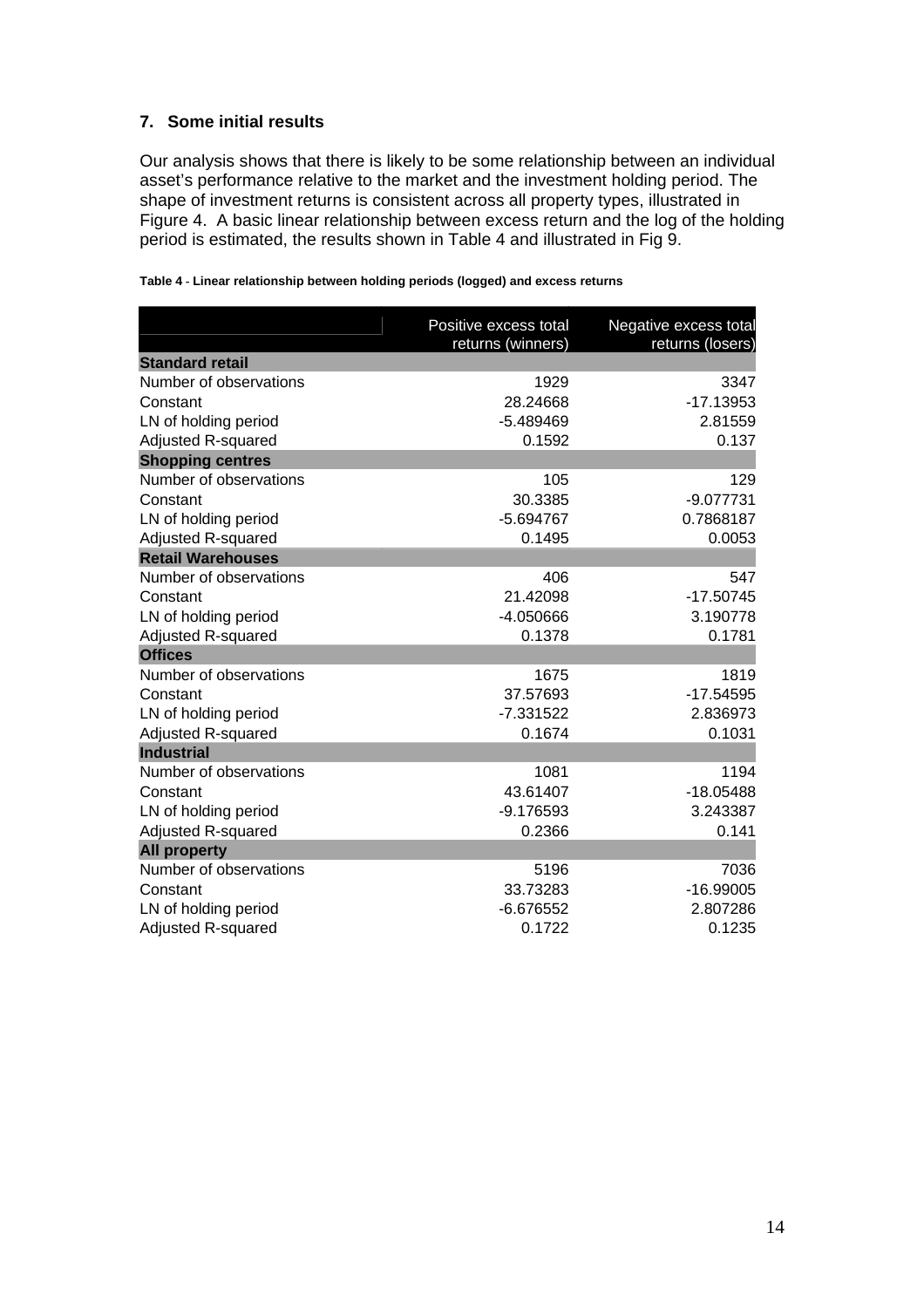



Points to note from this analysis include:

- With the exception of retail warehouses, there is a consistent asymmetry in the relationship between holding periods and both positive and negative returns. For positive excess returns (winners), the positive constant is higher and the negative slope fairly steep. This indicates that the level of outperformance available over short holding periods is very strong with a fairly rapid trend to mean reversion.
- This contrasts with negative excess returns where the level of underperformance over short term holding periods is lower in absolute terms, reflected in the smaller negative constants. However, the positive slope towards zero excess returns (mean-reversion) has a gentler gradient than the corresponding negative slope recorded for positive excess returns.
- The strength of the relationship is limited across the major property types with only industrial properties recording adjusted  $R^2$ 's over 0.2.
- The relationship, with the exception of retail warehouses, is stronger for positive excess returns rather than negative excess returns.
- The relationship between investment performance and holding periods for shopping centres, particularly negative excess returns, is the weakest, reflecting the lack of data in that sector

These numbers reflect, at a very basic level, the asymmetries in the relationship between holding periods and investment performance relative to the market.

It is well established in the literature that Beta varies with changing economic conditions (see, for example: Alexander and Chervany (1980), Brooks et al (1992) and Ferson and Schadt (1996)). However, there is no consensus on the definition or methodology with which to capture the behaviour of these economic conditions. A frequently applied model of the relationship between Beta risk and market conditions is the so-called dual-Beta market model. In this two-regime model, the economy is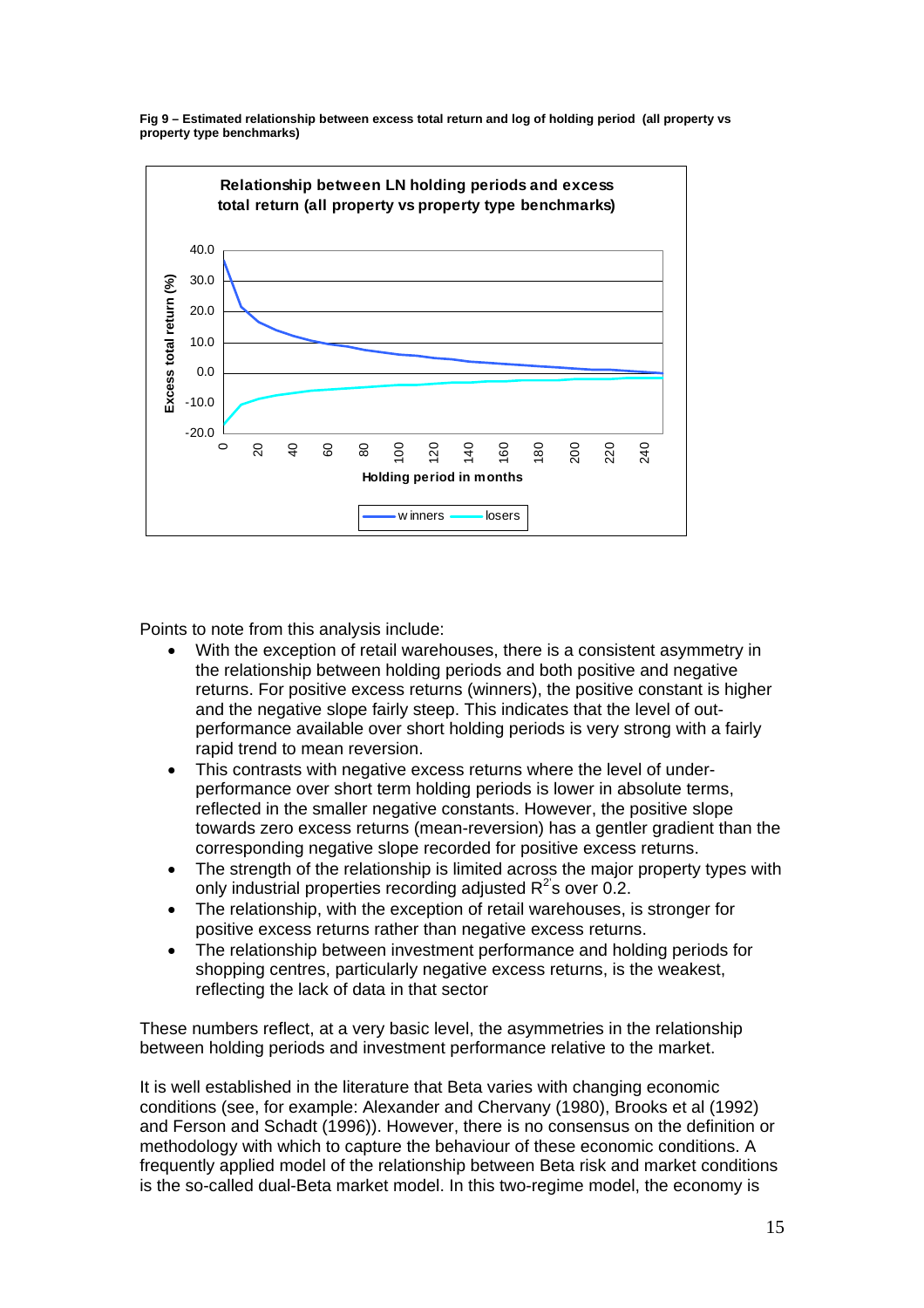divided into two phases based on the upward (bull) or downward (bear) direction of stock market movement. Researchers typically use a market index to relate this to a critical threshold value and thereby divide the market into "up" and "down" periods. Consideration of other factors, such as market conditions under which properties are bought and sold, accounting for excess performance is the subject of ongoing work.

# **8. Conclusions and further research**

Benchmark returns mimic the patterns recorded by individual assets in recording a far greater range of investment performance for properties traded within a few years after purchase. Investors have to be aware of short-term market volatility when they make tactical adjustments.

There is a much stronger correlation between individual asset returns and market performance over longer holding periods. This is reflected in the distribution of individual correlations and beta values.

The shape of investment returns for all property types and all benchmarks is related to the holding period. On-going research is pulling these threads together with a view of identifying a framework which captures the dynamics of this relationship. This will reflect the non-linearities inherent in the excess return performance profiles previously reported. In this regard, the market conditions under which the purchase and sales transaction took place are likely to be important.

The questions being addressed include:

- Is Beta different in different market environments?
- What characteristics differentiate winners from losers?

Examples of possible definitions of market conditions include:

Bottom: investment performance in any year is below both the average return for the previous two years and the average return for the subsequent two years.

Falling: investment performance in any year is below the average return for the previous two years and above the average return for the subsequent two years.

Rising: investment performance in any year is above the average return for the previous two years but below the average return for the subsequent two years.

Top: investment performance in any year is above the average return for the previous two years and exceeds the average return for the subsequent two years.

Market conditions could also be identified relative to the returns on other assets, most notably the risk-free rate. This also reflects the opportunity cost associated with the buying, holding and selling of property at any given time.

Identification of market environments will help to account for Beta values, showing a market risk factor to be dynamic over a range of market conditions.